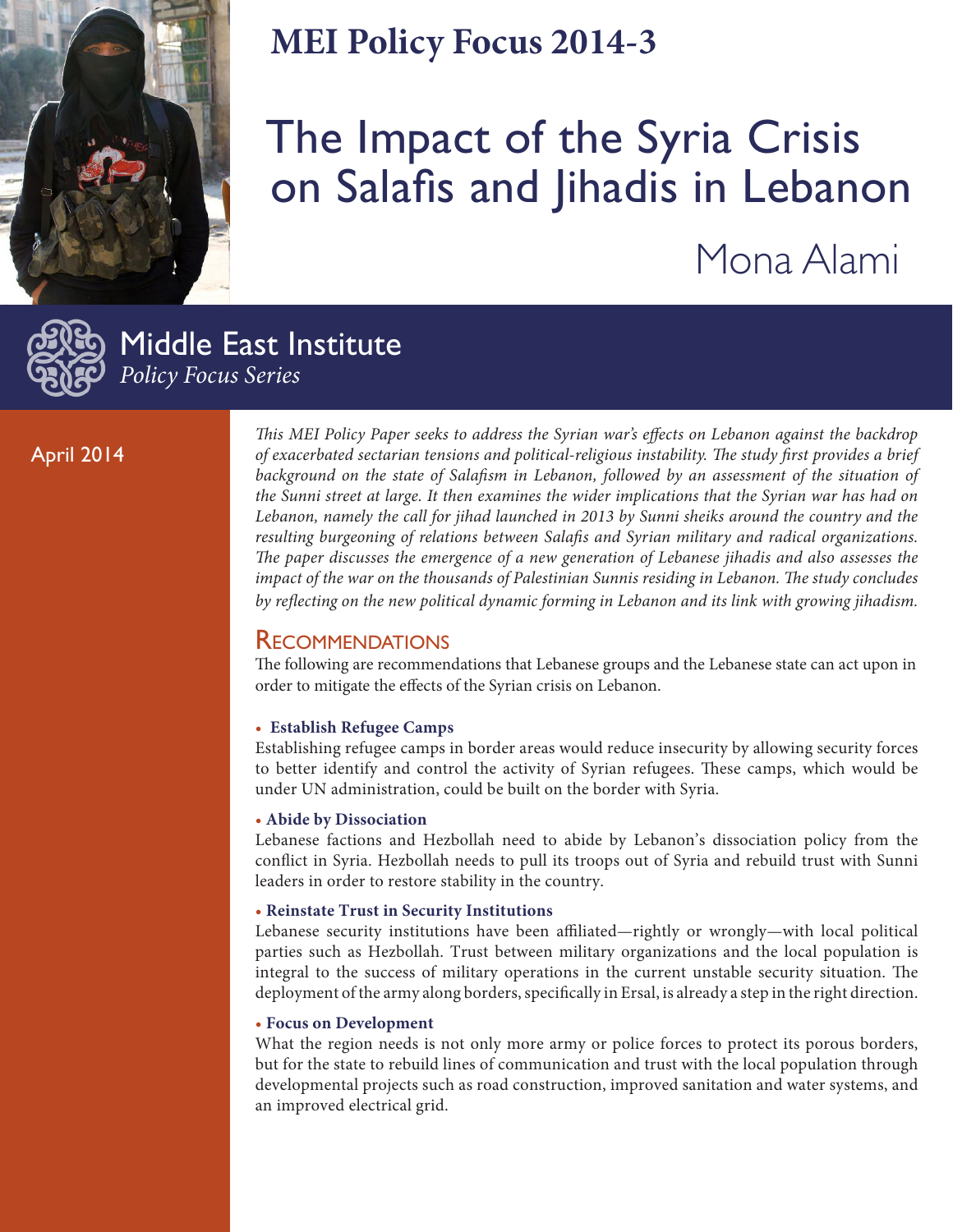## **Introduction**

The Syrian civil war is dividing society<br>in neighboring Lebanon. The country, already cleaved along sectarian lines, is experiencing a period of instability that the Syrian conflict has further exacerbated. Inundated by refugees, unwillingly involved in the conflict due to Hezbollah's defense of Bashar al-Assad's regime, and lacking a serious application of state power, Lebanon's remaining fragile balance is eroding. This precarious situation has given rise to a new generation of Lebanese Salafis and jihadis, who seek to inject Lebanon and Syria with their radicalized politics and reduce what they see as the disproportionately large influence of Shi'a. Although this attempt would in more peaceful times no doubt be unsuccessful, Hezbollah's military commitment to the Assad regime and the lack of a robust Lebanese state presence have left some Lebanese Sunnis feeling that they have no recourse other than extremism. This disturbing new trend also carries a geographic component: those radicalized in the north in cities like Tripoli tend to carry out jihad in Syria, whereas those from southern Lebanon, especially in Palestinian camps, are more likely to engage in suicide attacks, often within Lebanon's borders. The polarization of Lebanese society resulting from the Syrian war has allowed radical Sunnis in Lebanon to play a more active political role and has facilitated the emergence of extremist groups in Lebanon.



Mona Alami is a French Lebanese journalist. She writes about political and economic issues in the Arab world, namely in Jor-

dan, Egypt, Lebanon, Syria, Sudan, and the UAE. She has conducted extensive research on radical Islamist movements in Palestinian refugee camps, Salafi movements in Lebanon and Jordan, al-Qa'ida's reach to the West, and Hezbollah.

## **The History of Lebanese Salafism**

Comprehending the state of Salafism in Lebanon at the present is impossible without at least a cursory understanding of the longstanding religious and sectarian divisions that have formed the country's current political atmosphere. Lebanon's government operates according to a system of "confessionalism," which allocates top governmental positions based on religious affiliation; the president must be a Maronite Christian, the prime minister a Sunni, the president of the National Assembly a Shi'a, and so on. Confessional representation is such a delicate topic in Lebanon that no census has been conducted since 1932, lest the domestic balance of power be upset by demographic changes. Furthermore, the Lebanese government does not have a monop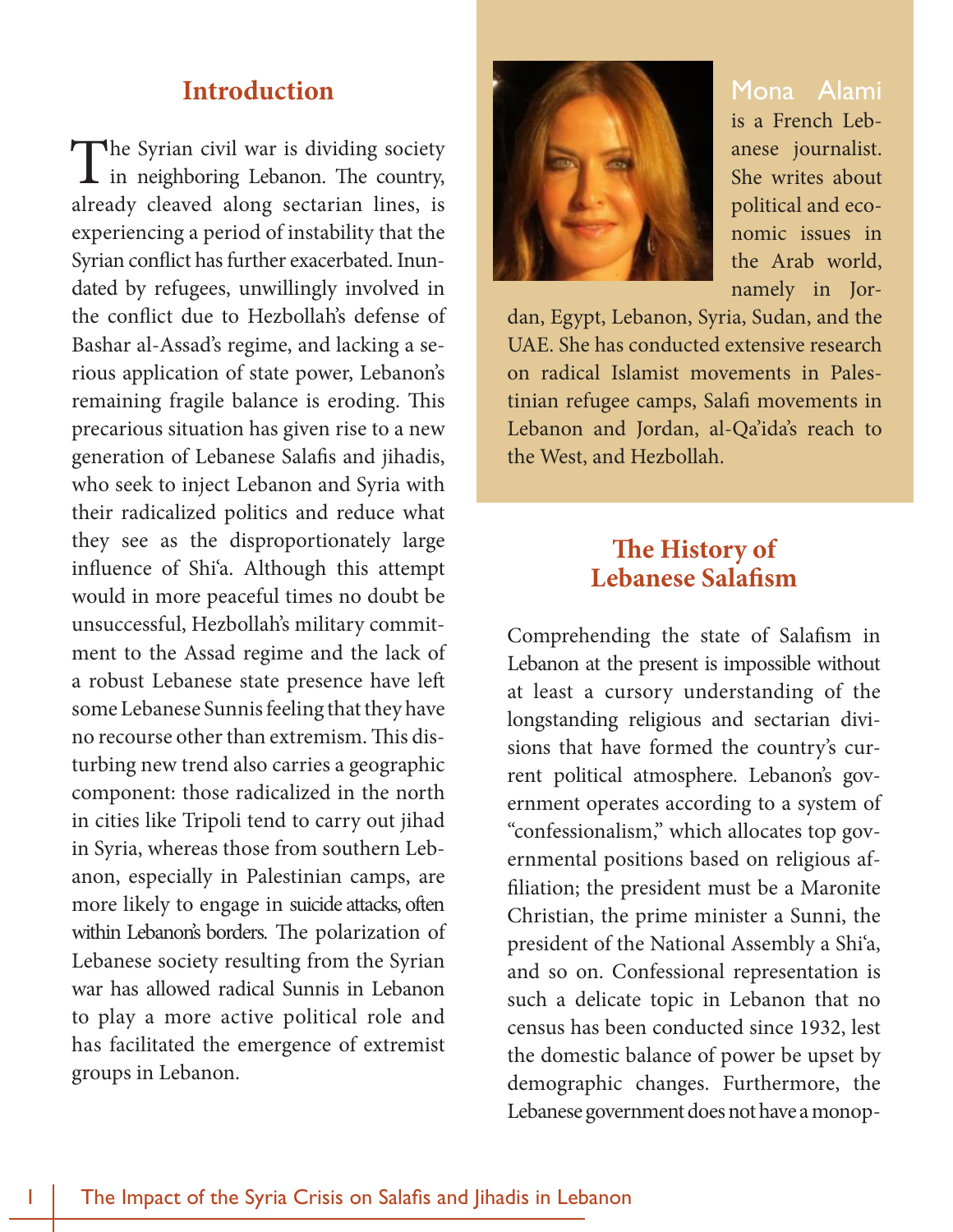oly on the use of physical force within its borders; the Lebanese army is significantly less powerful than the Shi'i paramilitary organization Hezbollah, which is based in southern Lebanon and holds seats in parliament. Hezbollah, funded by the Iranian government since its inception in 1985 and supported later by the Syrian regime, has recently inflamed Lebanese Sunnis by send-

**"The polarization of Lebanese society resulting from the Syrian war has allowed radical Sunnis in Lebanon to play a more active political role and has facilitated the emergence of extremist groups in Lebanon."**

ing troops into Syria to support the embattled Assad regime. It is within this context that Salafism has grown in Lebanon, and violent jihad, once the province of extremist Sunnis outside Lebanon's borders, has found a perch inside the country.

Salafism, a branch of Sunni Islam, was founded in Lebanon in the 1960s by Sheik Salem al-Shahhal, father of Sheik Dai al-Islam al-Shahhal, one of the current leaders of the religious movement. Salafism advocates a strict and literal application of the Qur'an and a return to the practice of al-salaf, or "the predecessors," referring to the Prophet Muhammad and his disciples. Salafism is based on three important principles: the belief in only one God; da'wa, or missionary work; and jihad. Lebanese Salafi groups for the most part followed the quieter traditionalist branch of the movement and excluded the call for jihad from their practice until 2013.

In 1989, Salafism expanded from its base in the north of Lebanon into other regions, namely the southern city of Sidon, when Dai al-Islam al-Shahhal, fleeing arrest by the Lebanese security services, found refuge in the Ain al-Hilweh Palestinian camp, from where he started providing lessons. Lebanese Salafis largely kept out of politics until the 2005 assassination of former Prime Minister Rafik Hariri, a moderate Sunni. In the political upheaval that followed, Salafis aligned themselves with a pro-Western bloc against the faction led by Hezbollah and aligned with Iran and Syria.

## **Radicalization of the Sunni Street**

Since Hariri's assassination, Lebanese Sunnis have become more critical of Hezbollah. When five Hezbollah members were accused of the assassination at the Special Tribunal for Lebanon in 2011, Salafis supported the accusation. Sunni hostility toward Hezbollah increased further after the assassinations of three notable Lebanese Sunnis: police investigator Wissam Eid in 2008, Internal Security Forces General Wissam al-Hassan in 2012, and former Finance Minister Mohamad Chatah in 2013. "There was a feeling [among the Sunnis] that the secular movement did not respond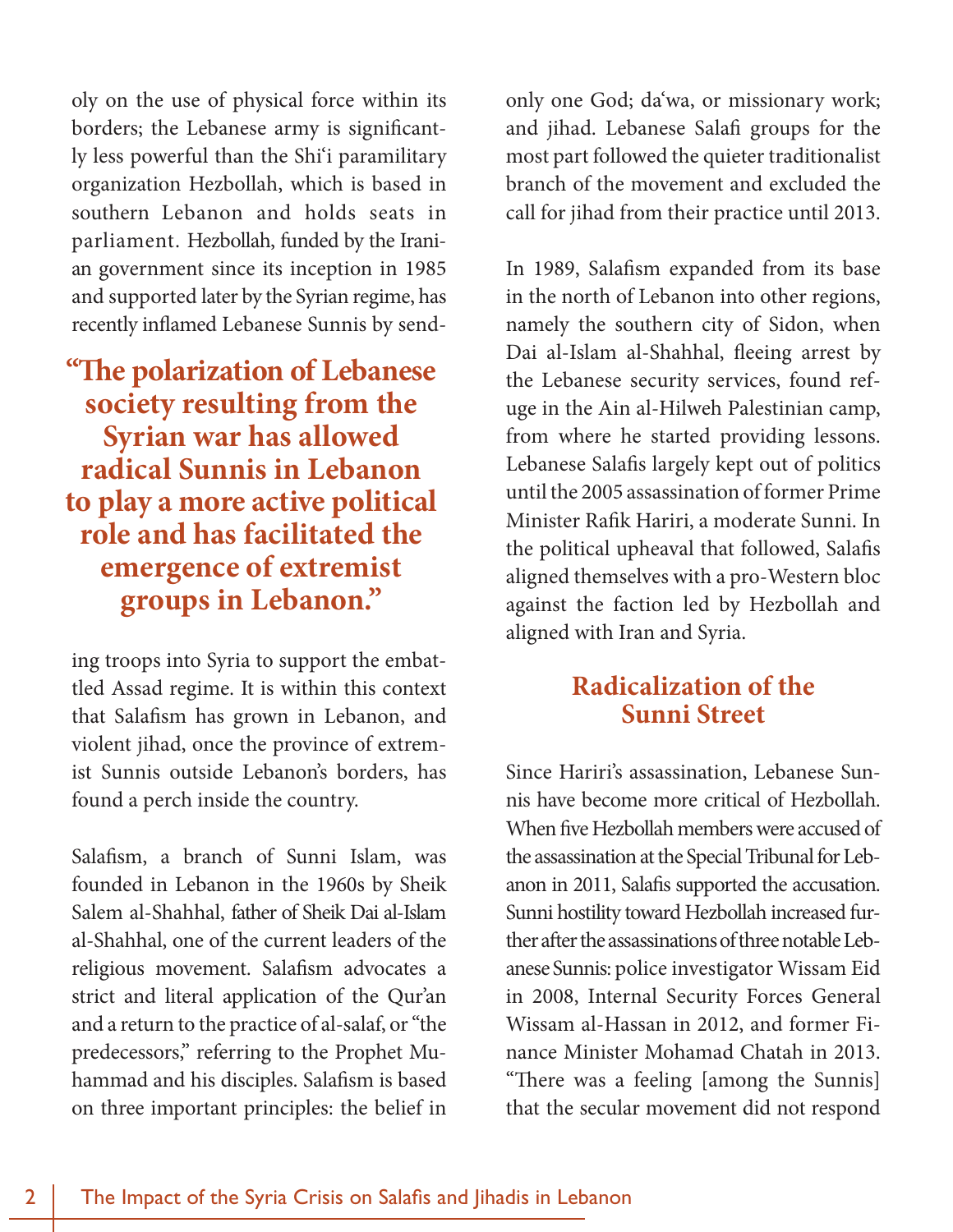to people's expectations during this crisis, so people turned to the Islamic street, which was more vocal about the oppression of the Sunnis and denounced the arbitrary arrests of members of our community," said Salafi Sheik Salem al-Rafei of Tripoli.[1]

In 2008, a government decision to shut down Hezbollah's private telecommunications network and to remove Rafik Hariri Airport's security chief, Wafiq Shoucair, over his alleged ties to Hezbollah sparked clashes between Sunni and Druze militants on the one hand, and fighters affiliated with Hezbollah on the other. Other, multiple clashes in Tripoli pitting Sunnis against Alawites—who hail from the same community as Assad and are an offshoot of Shi'i Islam—further stoked Sunni resentment toward Hezbollah and Shi'ism. The forced collapse of Lebanon's government in January 2011 also radicalized Sunnis, who were distressed over the fall of then-Prime Minister Saad Hariri, son of Rafik Hariri. This event dovetailed with the Syrian war.

The Syrian uprising has been largely led by Syrian Sunnis waging war against a government headed by the Alawite Assad family, which ruled over Lebanon for 29 years and was a major ally and backer of Hezbollah. This history has given rise to "a feeling of victimization [among Lebanese] Sunnis, caused by an alignment of Shi'i Hezbollah with the Syrian regime," said Lebanese Salafi Sheik Adnan Oumama.[2] This feeling translated locally with the progressive rise of tensions

in Lebanon between pro-regime Shi'a and pro-rebel Sunnis. Lebanon's Salafis began holding rallies to show support for their

**"Although Lebanese Sunni anger has increased in tandem with the Syrian civil war, it has translated to violent jihad only recently."**

coreligionists in Syria. Although Lebanese Sunni anger has increased in tandem with the Syrian civil war, it has translated to violent jihad only recently.[3]

## **The Syrian War and the Call for Jihad**

In 2012, the radical Salafi cleric from Sidon, Sheik Ahmad al-Assir, started organizing marches in Beirut during which he called on Sunnis to support the Syrian opposition in its fight against Assad. In a 2013 sermon he said that "[t]here is a religious duty on every Muslim who is able to do so to enter into Syria in order to defend its people, its mosques and religious shrines, especially in Qusayr and Homs."[4] Meanwhile, in Tripoli, Salafi cleric Sheik Salem al-Rafei argued that Hezbollah's involvement in Syria "should be put to a stop, as it will draw Lebanon into the conflict by forcing the [rebel] Free Syrian Army to bomb Lebanon. By sending fighters to Syria, we force the Lebanese government to take a stand against Hezbollah."[5] Disenfranchised Sunnis, disappointed by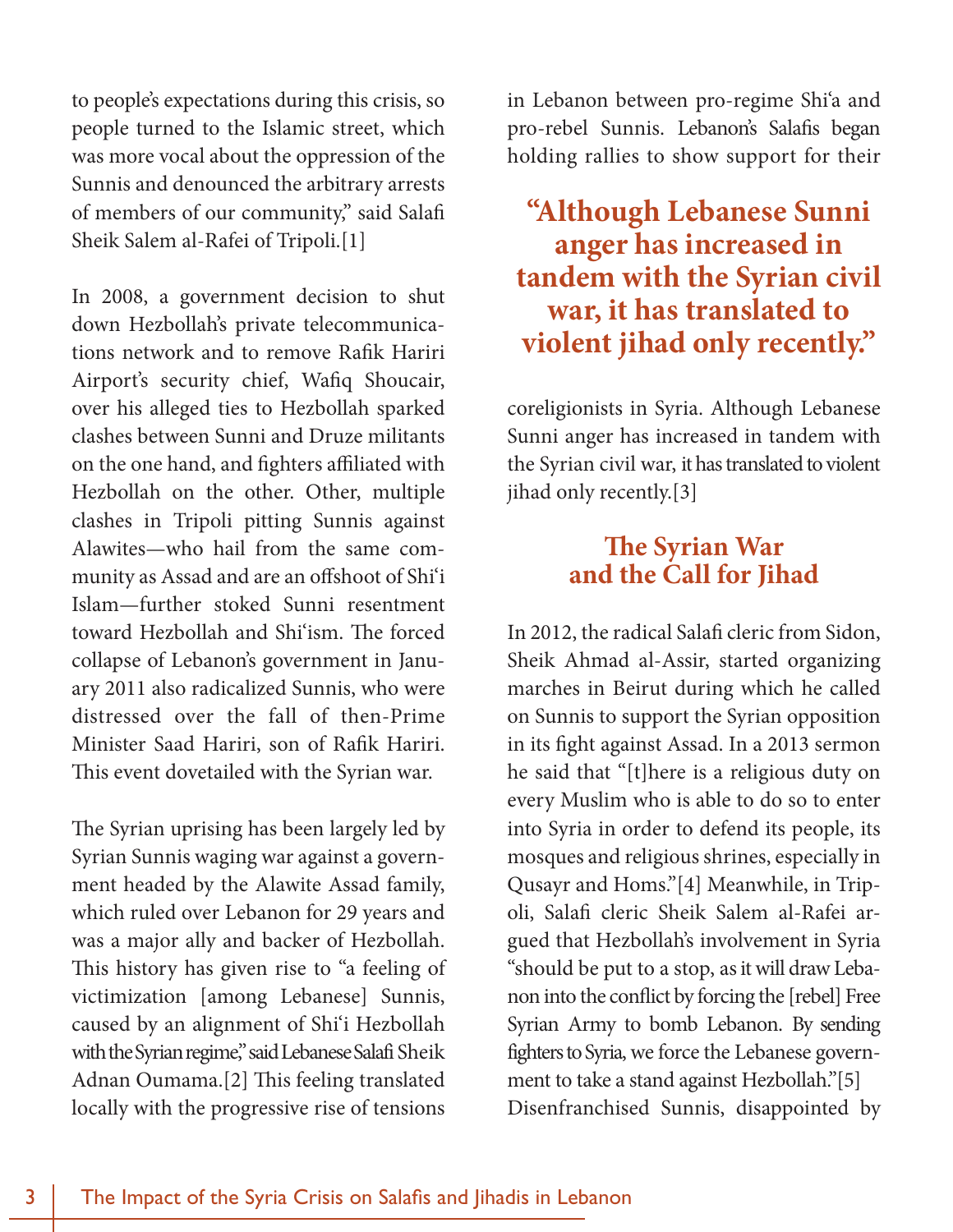their traditional leadership, supported the jihadi statements of rising Islamic leaders. This trend was most noticeable among the Lebanese youth residing in regions witnessing direct confrontation between Shi'a and Alawites on the one hand and Sunnis on the other, such as Tripoli, Tarik al-Jdideh in Beirut, Sidon, and Palestinian refugee camps located in south Lebanon. Slowly but surely, the black flag inscribed with the Islamic profession of faith—often associated with jihadi groups—started appearing. Salafi sources believe that about 300 fighters have joined rebels in Syria, a number that a source from the Lebanese Ministry of Interior said was too low. "We believe this figure to be in the high hundreds, but we do not have accurate statistics," said the source. The killing of over 100 Tripoli men alone in the fall of Qalaat al-Hosn in Homs in March 2014 hints at a much higher number. The flow of fighters has, however, been stemmed in recent months due to increased border control.

## **The State and Sunni Marginalization**

In addition to sectarian divisions and the radicalization of the Sunni street, the Lebanese state's unwillingness or inability to enforce order has greatly impacted the security situation in Lebanon. Aggravating the problem is the fact that when the army has intervened, its actions are often seen as harsh and based on partisan allegiances. A battle in June of 2013 in the suburbs

of Sidon was reported to have involved followers of a Salafi sheik fighting the Lebanese army, a battle in which Hezbollah fighters were involved alongside the military.[6] Seeing Hezbollah and the Lebanese army fight alongside one another greatly increased mistrust between the army and the Sunnis involved. Bassam Hammoud from the Islamic party al-Jamaa al-Islamiya noted that "certain power centers with[in] the security institutions have been infiltrated by political factions,"[7] insinuating that Hezbollah has at least partial command of state institutions.

Tense relations between the Lebanese army and Sunni populations are found mostly in Sidon and north Lebanon. In the past few months, attacks have escalated. In Sidon, a Lebanese army officer was killed in December 2013 when two army checkpoints were attacked, allegedly by supporters of Sheik al-Assir.[8] On January 22, 2014, unknown militants launched three separate attacks from a suburb of Tripoli and targeted military vehicles in Tripoli.[9] In late February 2014, a suicide bomber targeted an army checkpoint in the northeast Lebanese city of Hermel, killing two soldiers and a civilian. Despite the fact that the bomber killed Lebanese army soldiers, the Nusra Front, an offshoot of the al-Qa'ida-affiliated group of the same name in Syria, claimed responsibility and stated that the attack was a reprisal for Hezbollah and Iran's military involvement in Syria.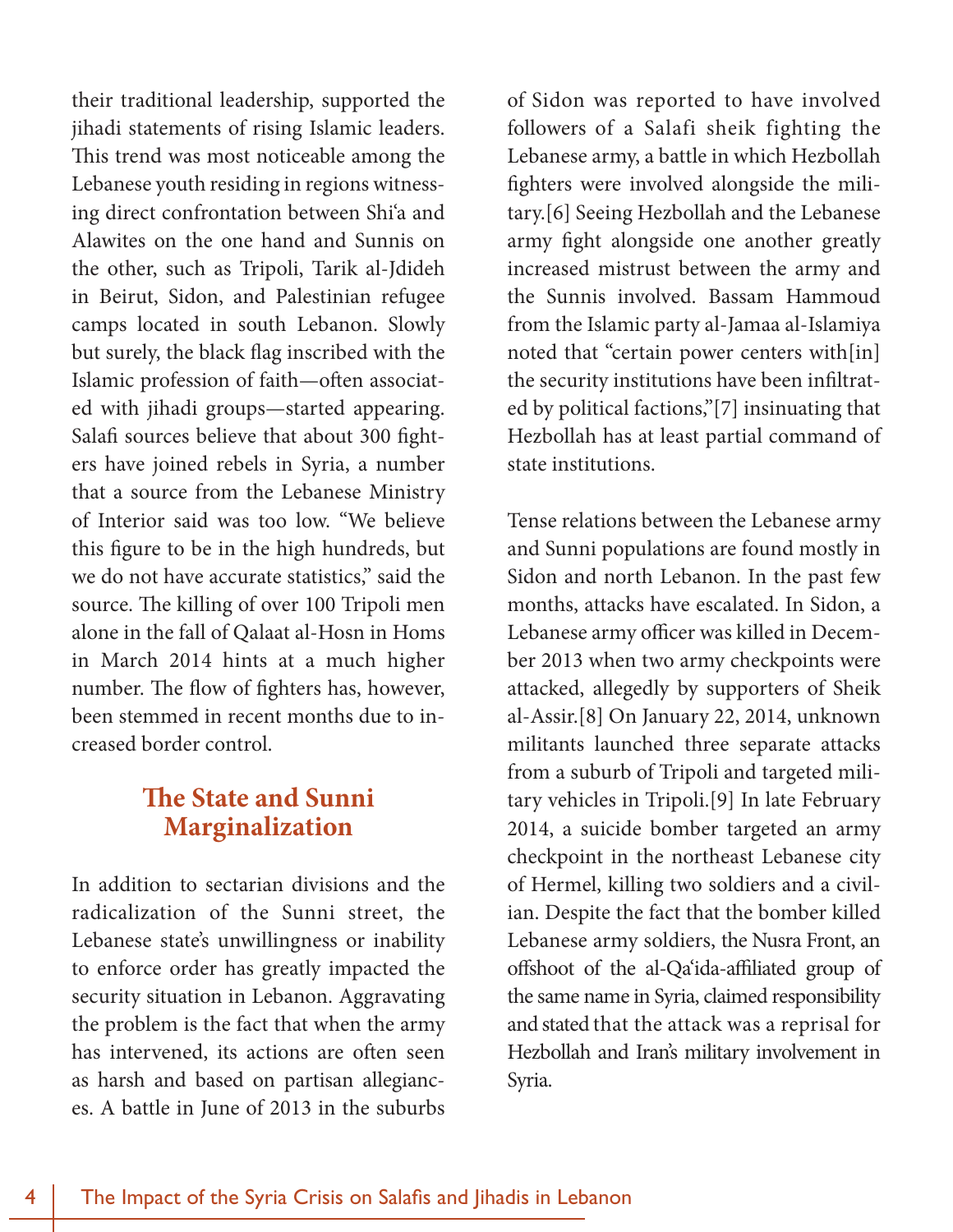This lack of faith in the Lebanese state is particularly evident in the towns of Majdal Anjar and Ersal, both in the Bekaa Valley bordering Syria. These towns face the problem of marginalization and mistrust toward the central government. The eruption of the Syrian war and the resulting exodus of Syrian refugees to Lebanon have only aggravated this issue. For example, Ersal is home to 40,000 Lebanese, yet is currently hosting over 100,000 Syrian refugees. Ersal residents seem to be more supportive of the rebel cause every day, as they are overwhelmed by the influx of refugees. Ersal has also been the target of several attacks from the Syrian army, but the Lebanese government has done very little to protect the local population. The collapse of Qalamoun and the trickling in of thousands of Syrian fighters further imperiled the situation in Ersal. However, the recent security plan implemented in the Bekaa Valley and in Tripoli seems to have contained the problem for now, as evidenced by the arrest of many local and Syrian fighters and heads of militias involved in attacks against the army.

#### **Attacks Against Hezbollah and Its Allies**

Within this rise in Sunni radicalism, a number of attacks have targeted Hezbollah bastions in the Bekaa Valley as well as in Beirut. In May of 2013, the first salvo occurred when two rockets struck a Hezbollah stronghold in southern Beirut. The rockets fell a few hours after Hezbollah leader Hassan Nasrallah vowed in a televised speech to help Assad gain victory in

Syria. These attacks slowly escalated, and June of 2013 saw three separate roadside bombings targeting Hezbollah convoys in the Bekaa Valley.[10] On July 9, 2013, a booby-trapped car exploded in a parking lot in the southern Beirut suburb of Bir al-Abed, wounding 53 people.[11] The bombings multiplied, inflicting more casualties in August, when a car bomb struck southern Beirut, killing 20 people and wounding over 100. A Sunni group calling itself the Brigades of Aisha claimed responsibility for the attack and promised more operations against Hezbollah.

A disturbing change in tactics then occurred on November 19, 2013, when bombings turned for the first time into suicide attacks. Two suicide bombings rocked the Iranian Embassy in Beirut, killing at least 23 people. A Lebanon-based Palestinian organization with links to al-Qa'ida, the Abdullah Azzam Brigades, claimed responsibility and threatened further attacks unless Iran withdrew its and its allies' forces from Syria.[12] This suicide bombing was followed by several others claimed by the Nusra Front in Lebanon. In February 2014, another dual suicide bombing targeted Iranian interests, specifically the Iranian cultural center in the Beirut neighborhood of Bir Hassan.

## **The Rise of a Younger Jihadi Generation**

The twin Iranian Embassy bombings and others are an indication of the rise of a new generation of suicide bombers. Interviews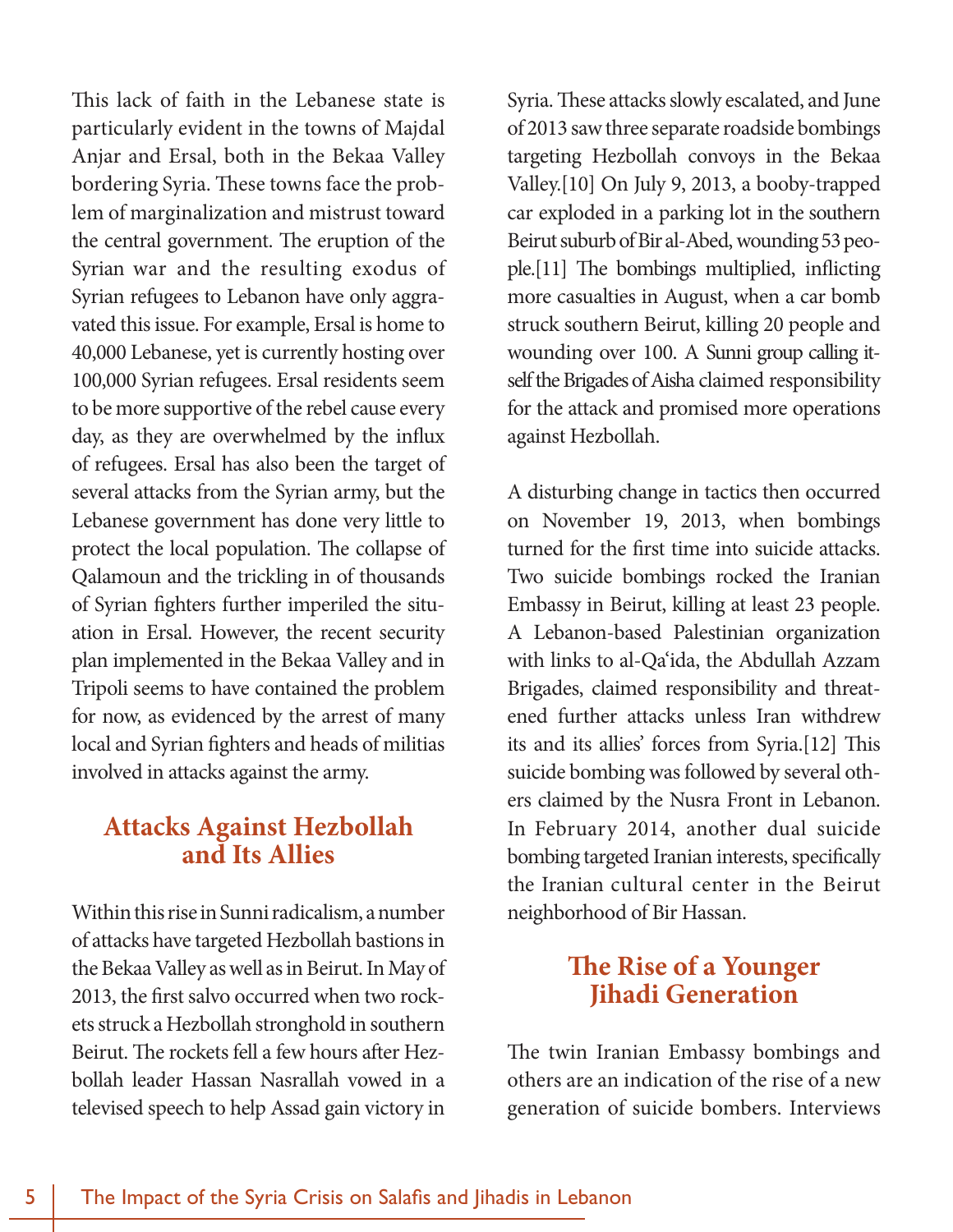have shown that the Syrian cause has been at the core of the indoctrination process of most or all of these new bombers, many of whom are believed to have fought or spent time alongside the rebels in Syria before returning to Lebanon.[13] While there are of course differences between jihadis who have fought in Syria and suicide bombers, they mostly show similarities in their youthful age, motives for fighting, and the experience they gained across the border. The emerging trend is also two-pronged: while Sunnis from the north appear to play for the most part a supporting role in terror attacks or in organizing networks of fighters to Syria, those hailing from the south and from Palestinian refugee camps, as well as Syrian nationals coming from Syria itself, seem to be spearheading suicide bombings.

One Lebanese fighter who had been in Syria explained that the principal reason for this new generation of jihadis is "the defense of Sunni children and women who are being slaughtered by the regime and the party of Satan,"—a reference to Hezbollah. [14] Another justification used by jihadis is that the best way to fight Hezbollah is to crush the Assad regime, which has "become the weak point of a chain formed by supporters of the velayat-e faqih [the Iranian theocratic system of governance]."[15] Finally, some jihadis whose relatives had died were motivated simply by a feeling of vengeance. Two of those interviewed said that they each had at least one relative who had been engaged in terror activities and had been killed in Syria or Lebanon.[16] With a few exceptions,

**"Sunnis from the north appear to play for the most part a supporting role in terror attacks or in organizing networks of fighters to Syria, while those hailing from the south and from Palestinian refugee camps, as well as Syrian nationals coming from Syria itself, seem to be spear- heading suicide bombings."** 

most jihadis interviewed or whose names appeared in local newspapers hailed from the impoverished pockets of Tripoli and North Lebanon, or from Ersal, Majdal Anjar, Sidon, and the Palestinian camps.

## **The Palestinian Connection**

Recent suicide bombings in Lebanon show that the civil war in Syria is drawing Palestinian refugees living in Lebanese camps into a widening circle of violence. "Dozens of young men have been trained for suicide operations," warned a Fatah source.[17] Suicide bombing has been, since the 1980s at least, a foreign phenomenon in Lebanon, but the recent radicalization of Sunnis in Lebanon, especially those in Palestinian camps, seems to have reinvigorated this long-dormant trend.

The February 2014 arrest of Naim Abbas, the Palestinian who allegedly masterminded many of the suicide attacks that targeted Hezbollah areas and purportedly contributed to the transfer of Syrian jihadis into Lebanon, is a case in point. "Abbas was a member of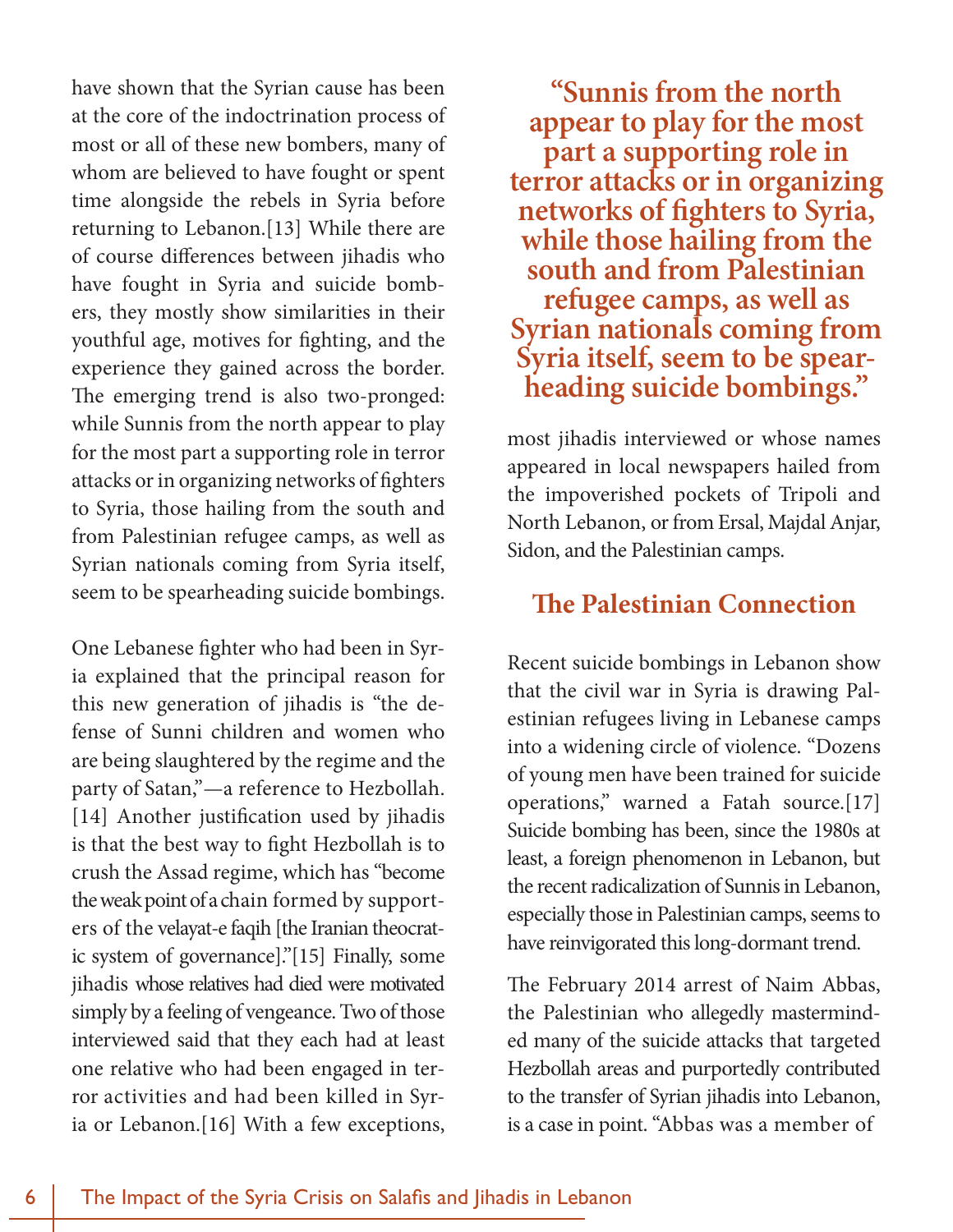Islamic Jihad and is believed to have staged… attacks against the UNIFIL [United Nations Interim Force in Lebanon]," says a Palestinian source.

Several reasons can explain this active role played by Palestinian refugees.

Since the first Palestinian exodus in 1948, refugees have been contained in makeshift camps around the country. The discrimination they face in their ghettoized reality is exacerbated by the restrictions imposed on their choice of employment and freedom of movement. This volatile environment, as well as external factors such as the weakening of secular Fatah and the rise of Islamic groups, has shifted the power paradigm in camps in Lebanon to one marked by the growth of a new Islamist generation. Indeed, in the past two years, several clashes in the Ain al-Hilweh refugee camp have pitted the Fatah movement against radical Islamists. According to an anonymous Fatah source, these new radicals have links with the Nusra Front, which an Islamist source in the camp also confirmed.[18]

Palestinians refugees are also believed to act as a bridge between Lebanese radicals and Syrian radical organizations. According to military sources, "Palestinian camps are considered as operating rooms for the terror networks."[19] The new radical movement in Ain al-Hilweh, which is thought to be the heart of this network, is also relying on a new generation of jihadis between the ages of 17 and 25 who have little religious knowledge and subscribe to a Manichaean vision of the

world, although some associated with the camp, such as Sheik Jamal Khattab, a main Islamist figure, deny such accusations.[20] A similar phenomenon seems to be taking place in other refugee camps in Lebanon such as Burj al-Barajneh, Sabra, and Shatila, located in Beirut. Fatah sources believe that "sleeper cells have been established in these camps."[21] ( Interview with Fatah sources in January 2014.

Palestinians also play a dominant role alongside Lebanese and Arab nationals in the Roumieh prison, considered after Ain al-Hilweh to be the second major terror breeding ground. "Many of the statements released by the Abdullah Azzam Brigades and taking responsibility for suicide attacks were released from the Roumieh prison," says a military source.[22] The presence of the Nusra Front in Lebanon, the Azzam Brigades, Fatah al-Islam, Jund al-Sham, and other radical Palestinian appellations seem to all point to one large nebula operating in Lebanon that shares political goals and ideologies.

## **Conclusion**

#### **The Emergence of a Dual Jihadi Dynamic Centered Around North Lebanon and Sidon**

This paper underscores two separate dynamics taking place in Lebanon. In Tripoli, the Syrian street front that pits Sunnis against Alawites is one outlet for the anger of the area's radicalized youth. Syria itself constitutes another front for the young generation of jihadis. But in northern Lebanon and Tripoli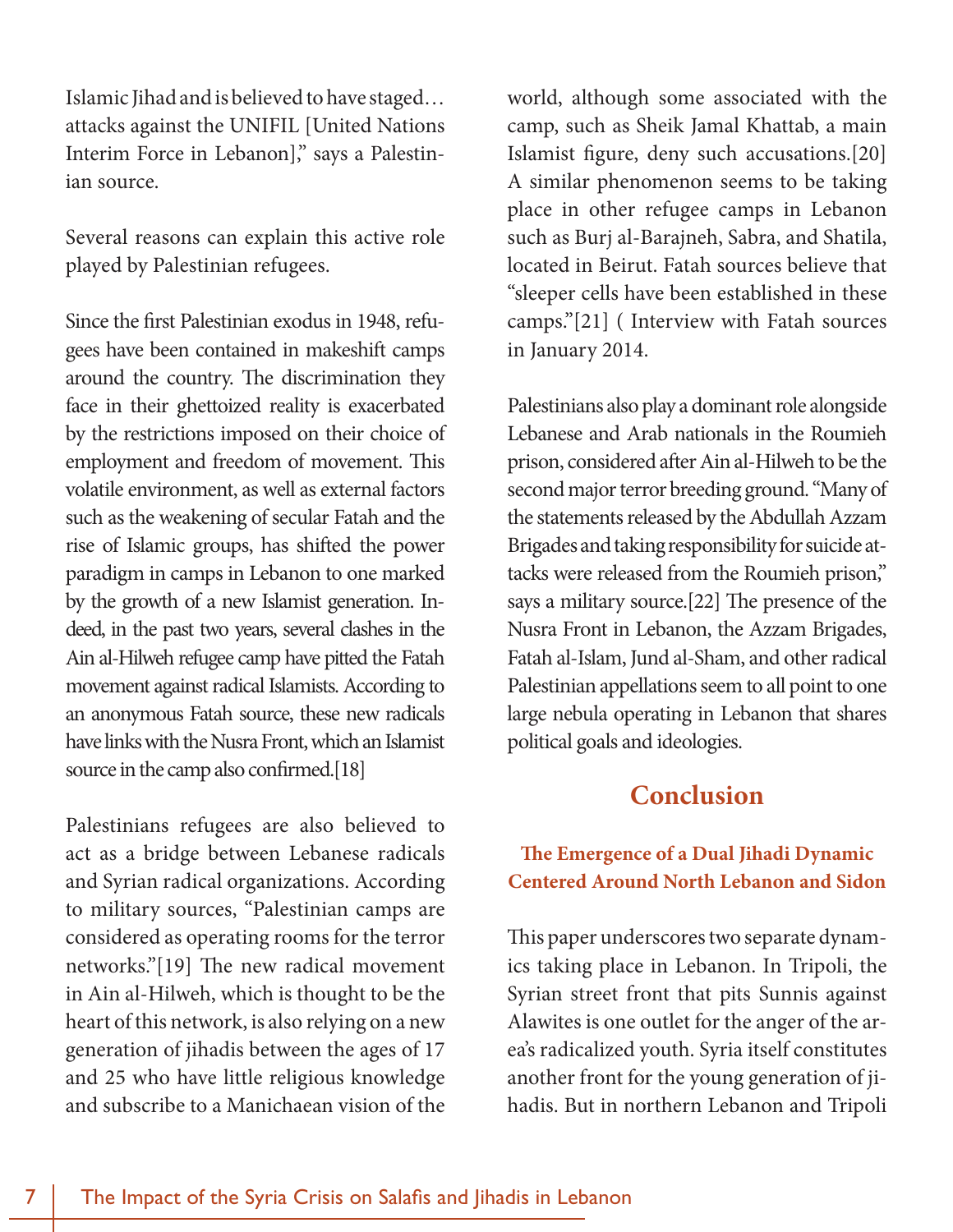there is no direct point of friction between the Sunni youth and members of Hezbollah. This indicates that for now, at least, jihad in the north will mainly translate externally into joining the battle in Syria and internally into joining the battle against Lebanese Alawites. However, the closing of the borders and the fall of areas located close to Ersal and northern Lebanon such as Qalamoun and Qusayr has stemmed the flow of fighters into nearby Syria for now.

The dynamics in Sidon in the south, as well as in the Palestinian camps, namely Ain al-Hilweh, are very different. Alongside Syria, the Ain al-Hilweh camp acts as an incubator for the radicalization process and the organization of terror activity, particularly suicide bombings targeting Hezbollah.

#### **Neglected Northern Regions and the Influx of Syrian Refugees**

According to two 2009 reports on poverty and living conditions by the Lebanese Social Affairs Ministry and the United Nations Development Program, the north constituted 53 percent of all poverty in Lebanon, the Bekaa Valley 29 percent, the south 22 percent, and Beirut below 6 percent. [23] Since then, living standards have worsened with the entry of over 1.2 million Syrian refugees. Sunni populations in northern Lebanon and Ersal have become even more disenfranchised.

However, poverty rates are not the only indication of these areas' marginalization. In some regions, with the exception of military positions guarding the Syrian border, little can be seen of the Lebanese state. The passivity of the Lebanese army in the face of the Syrian army's incursions and targeted attacks on northern Lebanon and Ersal has contributed to the erosion of trust in the state. In addition, the growing number of Syrian refugees is shifting demographics in favor of Sunnis and is contributing to the radicalization of both the Sunni and Shi'a streets and the deterioration of the security situation. The state vacuum and the rising number of Syrian militants are allowing the Syrian crisis to further spill into Lebanon and strengthen radical movements.

The situation described above has impacted relations between the Lebanese army and Sunni populations, mostly in northern Lebanon and Sidon. Distrust in military organizations has encouraged members of the local populations to direct their support to radical organizations instead of state institutions. In the current context, it is possible that attacks against the army could grow in frequency.

However, the recent spate of bombing attacks may have been stopped for now, thanks to the formation of a new government that includes respected Sunni figures, which allows for a defusing of sectarian tensions and the launch of a widespread security plan endorsed by all political parties. In the absence of a true reconciliation process, though, any change in the current political relation among major players or a shift in the Syrian situation could bring the terror threat once again to the forefront.